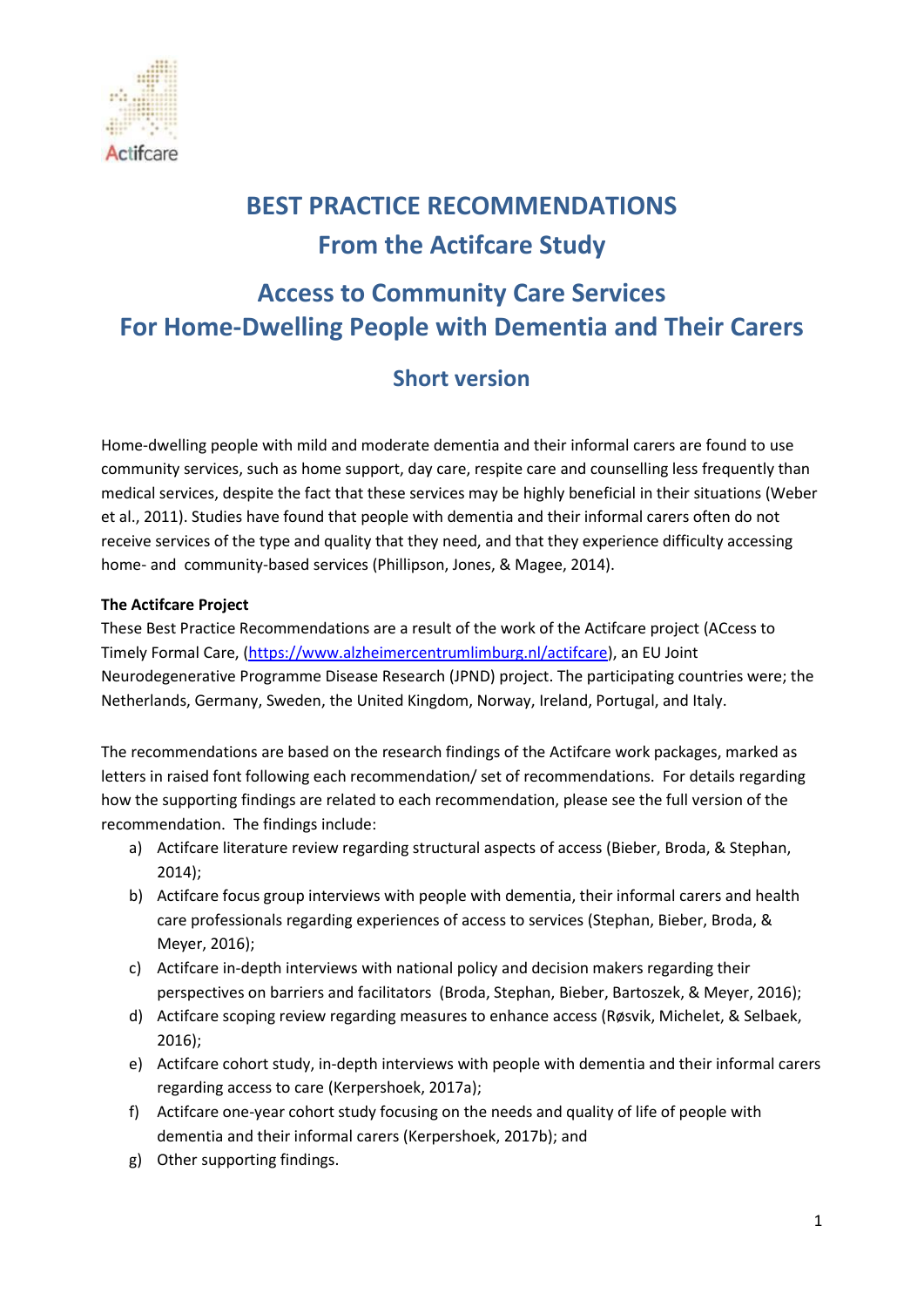

The recommendations are categorised as follows:

- A. Recommendations to enhance access;
- B. Recommendations to enhance use; and
- C. Recommendations that can facilitate access or use indirectly, i.e. enabling factors.

#### **Implementation**

To accommodate different health care systems, the implementation of the Best Practice Recommendations will be discussed, and actions will be formulated in each of the Actifcare countries.

#### **Acknowledgements**

The Actifcare project is grateful to the European Working Group for People with Dementia for its valuable input in the preparation of the Delphi process and for taking part as experts by experience in the process. We also thank the national experts; professional experts and people with dementia and informal carers who took part. In addition, we wish to extend our gratitude to the scientific advisory board and to the consumer board for their contributions to these recommendations.

## **A. RECOMMENDATIONS TO ENHANCE ACCESS**

#### **Recommendations that can enhance access to services directly**

**1. People with dementia and their carer/family should have a named contact person b,c,d,g**

 The contact person may be the general practitioner, a case manager, or someone working inside the care system. The contact person may also be part of a team specialising in dementia.

#### **The contact person should:**

- **1.1. be trained in dementia and person-centred care, which implies focusing on the perspective, needs and wishes of the person with dementia**
- **1.2. have sound knowledge of the available dementia services**
- **1.3. be easy to reach**
- **1.4. cooperate closely with the primary care clinics and hospitals (inpatient and outpatient units) in their area to arrange the services people need at home**

#### **2. The contact person or other personnel delivering services should: a,b,c,d,e,g**

- **2.1. establish contact with the person with dementia and the carer/family at a timely point in the disease process, that is, at the right moment in accordance with the wishes of the person with dementia and the informal carer**
- **2.2. establish and continuously maintain contact proactively**
- **2.3. regularly assess the needs of the person with dementia and his/her carer/family, including psychosocial needs**
- **2.4. provide individualised information about dementia and available services to people with dementia and their carer/family**
- **2.5. provide continuous support and advice to the people with dementia and their carer/family**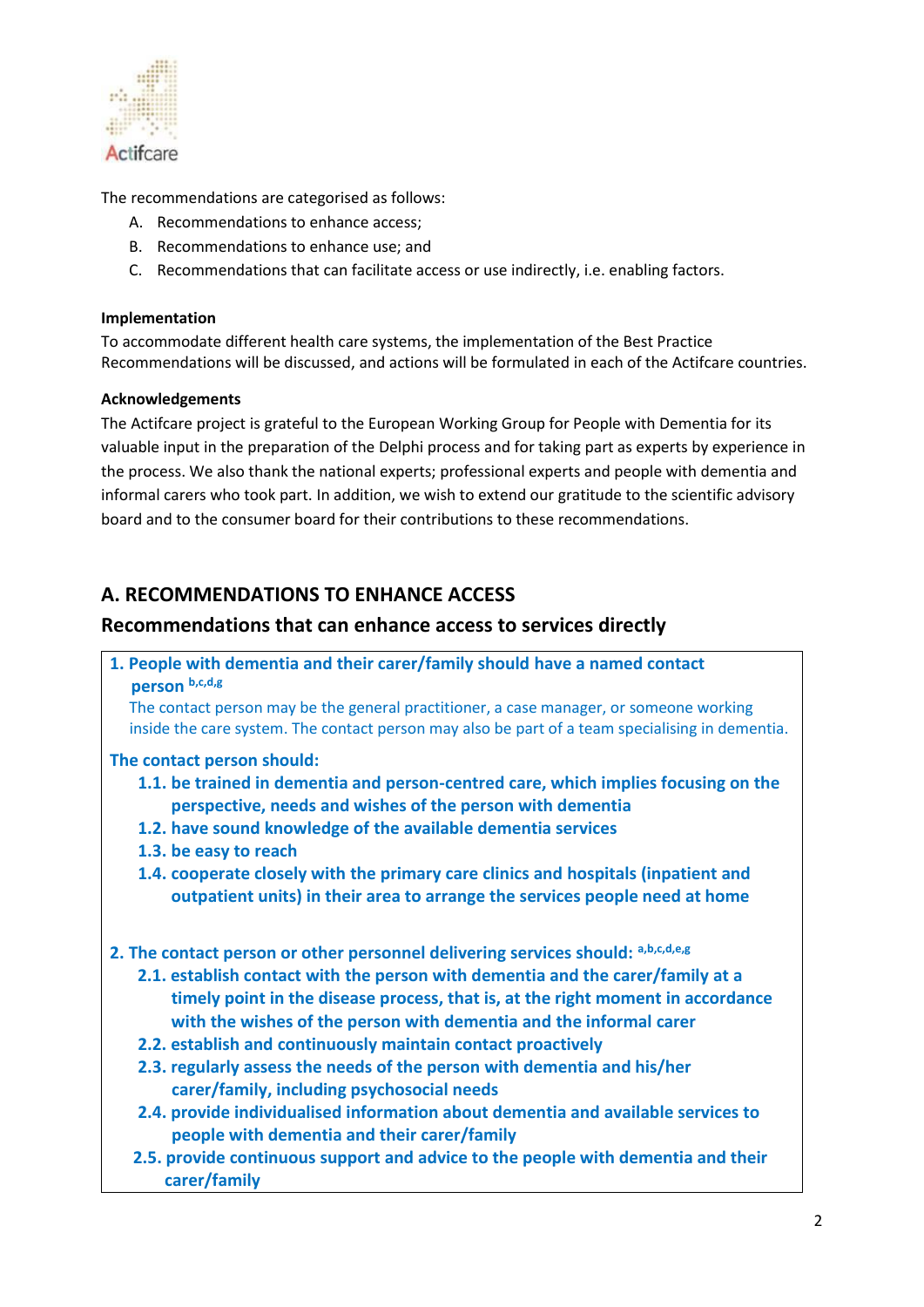

- **2.6. encourage people with dementia and their carers/families to consider referral to services that may be relevant to them and facilitate referral, if wanted**
- **2.7. discuss decisions about service use with the person with dementia and his/her carer/family**
- **3. Services should be affordable and monetary support should be offered when needed a,d,e**
- **4. Information about dementia and dementia services should be accessible b,c,d,e**
	- **4.1. Information about dementia and dementia services should be available to people with dementia and carers/families in a way that is easily understood and accessed.**
	- **4.2. An online information platform should be established with updated information about available care services in all communities. This platform should:**
		- **i. be easy for people with dementia and carers/families to access**
		- **ii. provide health care personnel with updated information**
- **5. Other parties of the health care system should have knowledge and provide information about available community services as well as ensuring referrals a,b,d,e,g** Memory clinics/specialised outpatient services, general practitioners and other health care professionals assigned to work in dementia services should have knowledge and provide information about available community care services. They should also refer to services, or to the contact person/ other relevant health care personnel in the community who can refer to services
- **6. There should be appointed personnel, well-defined pathways\* for referral to services, and coordination of advice <sup>b</sup>**

 *\*A pathway is a set stepwise procedure to be applied in a certain situation, e.g. when someone has been diagnosed with dementia.*

- **6.1. In each country, there should be a well-defined pathway to community care services, that includes admission to and discharge from acute care/hospitals**
- **6.2. In all hospital units where older people are commonly admitted, there should be an appointed health care professional who cooperates with the community to arrange the services needed at home**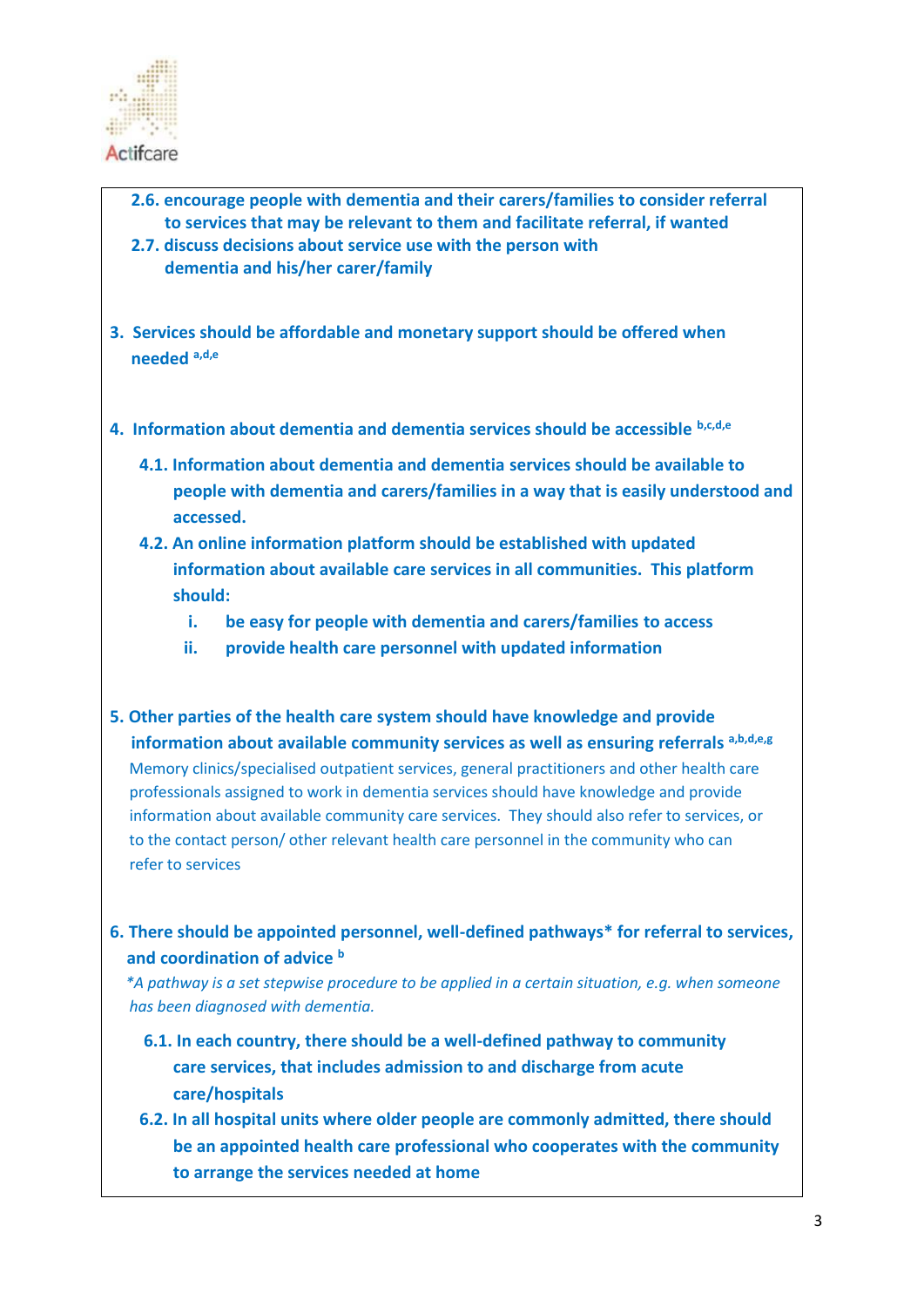

- **6.3. In each country/state, there should be a well-defined pathway for general practitioners' referrals for treatment of persons with dementia who have severe psychological distress and other urgent cases**
- **6.4. When services are provided by both communities and private health and social care providers, advice regarding the services should be coordinated**
- **7. Psychoeducation should be provided following a diagnostic disclosure <sup>e</sup>** The diagnostic disclosure should always include psychoeducation about what dementia entails and practical advice on how services can help people with dementia and their family/carers cope with dementia.

## **B. RECOMMENDATIONS TO ENHANCE USE**

#### **Recommendations that can enhance use of services**

- **8. Transportation to and from dementia services and help to get ready for transportation should be available to people with dementia if they need it <sup>b</sup>**
- **9. Coordination of services should be ensured, and cooperation between people with dementia, their families, professionals, and volunteers should be enhanced b,c,e**
- **10. Use of services should begin with a social introduction between staff and the person with dementia/ family, and the use may be gradually built up over time b,e**
- **11. Services assigned to people with dementia should be flexible rather than set and detailed regarding setting, type, and amount of services granted. For instance, respite should be provided at home as well as in institutions b,c,e**
- **12. There should be continuity of staff and a timetable should be provided and adjusted to the person's routine, indicating when staff from home services are coming and which staff should be expected b,e**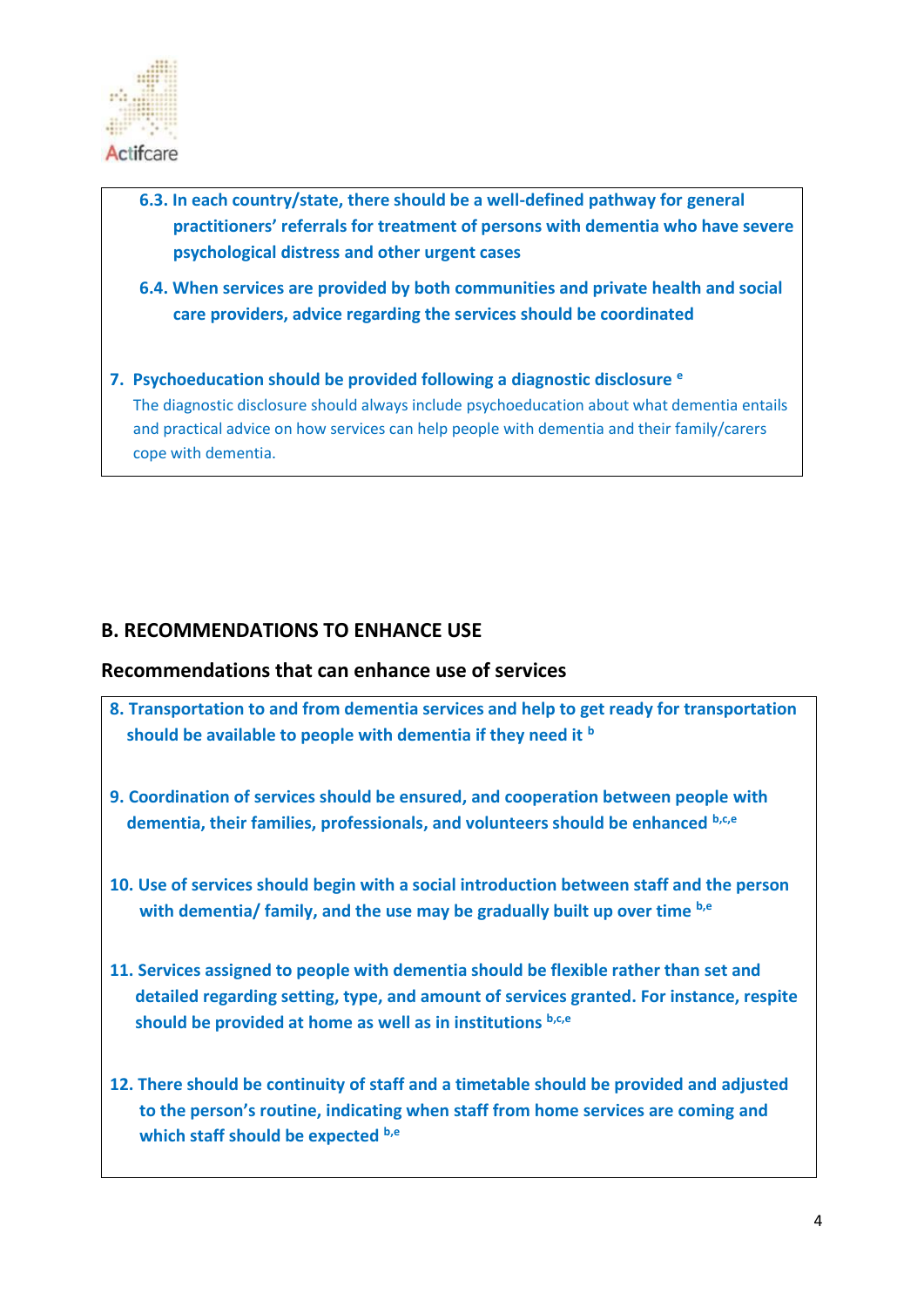

## **13. People with dementia should have access to dementia-specific services provided by specially trained personnel appointed to these services <sup>b</sup>**

**14. Services should aim at enhancing independence in people with dementia and in carers <sup>b</sup>**

## **C. ENABLING FACTORS**

## **Recommendations that can facilitate access or use indirectly**

- **15. Access to services should be equitable and needs driven <sup>f</sup>**
- **16. Support groups for people with dementia and their carers/families should be facilitated locally f**
- **17. Service providers should ensure that proper training for health care professionals is provided b,e**
- **18. Health care personnel should undertake training in safeguarding dignity and showing empathy and respect for people with dementia b,e**

**19. Health care personnel should receive training in how to deal with conflict regarding care** 

 **decisions between people with dementia and their significant others <sup>f</sup>**

**20. General practitioners should have specific dementia training to enable them to diagnose** 

 **dementia at the right time for the person and the family, and to recognize when an advanced diagnostic assessment of dementia is required c,e**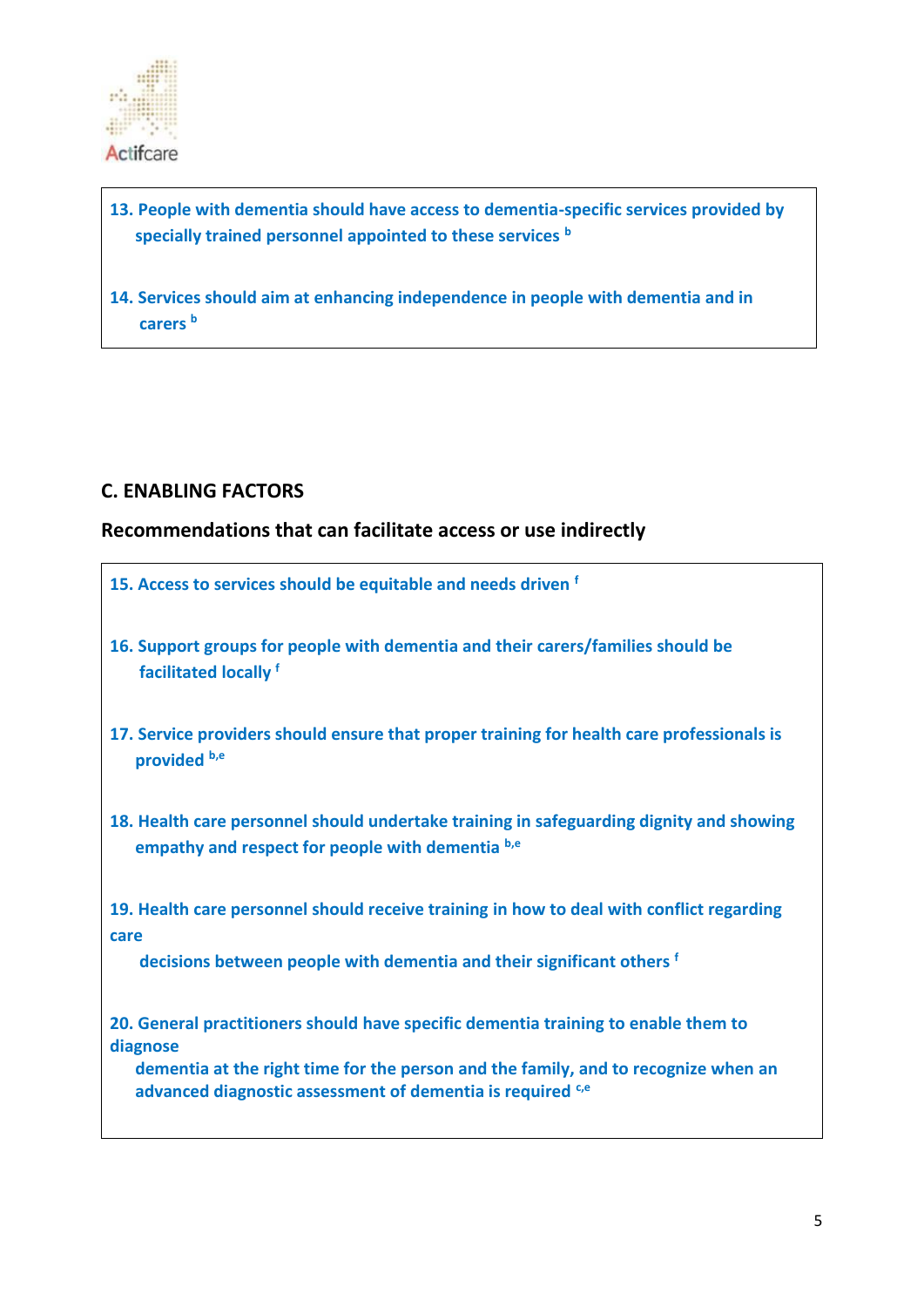

**21. General practitioners (GPs) should have an overview of the situation of the person with dementia <sup>b</sup>**

- **22. The provision of care should build on the principles of person-centred care\* b,c,e**
	- **22.1. Services should focus on the perspective, needs and wishes of the person with dementia**
	- **22.2. Services for people with young onset dementia should fit their specific needs**

*\* Person-centred care as described in 1.1 and 22.1 also encompasses ethnic and cultural factors.* 

#### **23. Awareness about dementia should be increased b,c,d**

- **23.1. Education about dementia should be provided at all levels of the educational system**
- **23.2. Mass media should be used to disseminate information about dementia to the general public in order to combat stigma**

#### **References**

- Bieber, A., Broda, A., & Stephan, A. (2014). Structural aspects of access to formal dementia care services across the European countries. *ActifCare, JPND research, Work Package 2 Deliverable D2.1*
- Broda, A., Stephan, A., Bieber, A., Bartoszek, G., & Meyer, G. (2016). Perspective of decision makers on barriers and facilitators of timely access to formal dementia care. *ActifCare, JPND research, Work Package 2 Deliverable D2.3*.
- Heinrich, S., Uribe, F. L., Wubbeler, M., Hoffmann, W., & Roes, M. (2016). Knowledge evaluation in dementia care networks: a mixed-methods analysis of knowledge evaluation strategies and the success of informing family caregivers about dementia support services. *Int J Ment Health Syst, 10*, 69. doi:10.1186/s13033-016-0100-8
- Karlsson, S., Bleijlevens, M., Roe, B., Saks, K., Martin, M. S., Stephan, A., . . . Hallberg, I. R. (2015). Dementia care in European countries, from the perspective of people with dementia and their caregivers. *J Adv Nurs, 71*(6), 1405-1416. doi:10.1111/jan.12581
- Kerpershoek, L. (2017a). Access to care. In-depth interviews with persons with dementia and their informal carers *ActifCare, JPND research, Work Package 3 Deliverable D3.2*.
- Kerpershoek, L. (2017b). Factors associated with the (non)-use of formal care services. *ActifCare, JPND research, Work Package 3 Deliverable D3.1*.